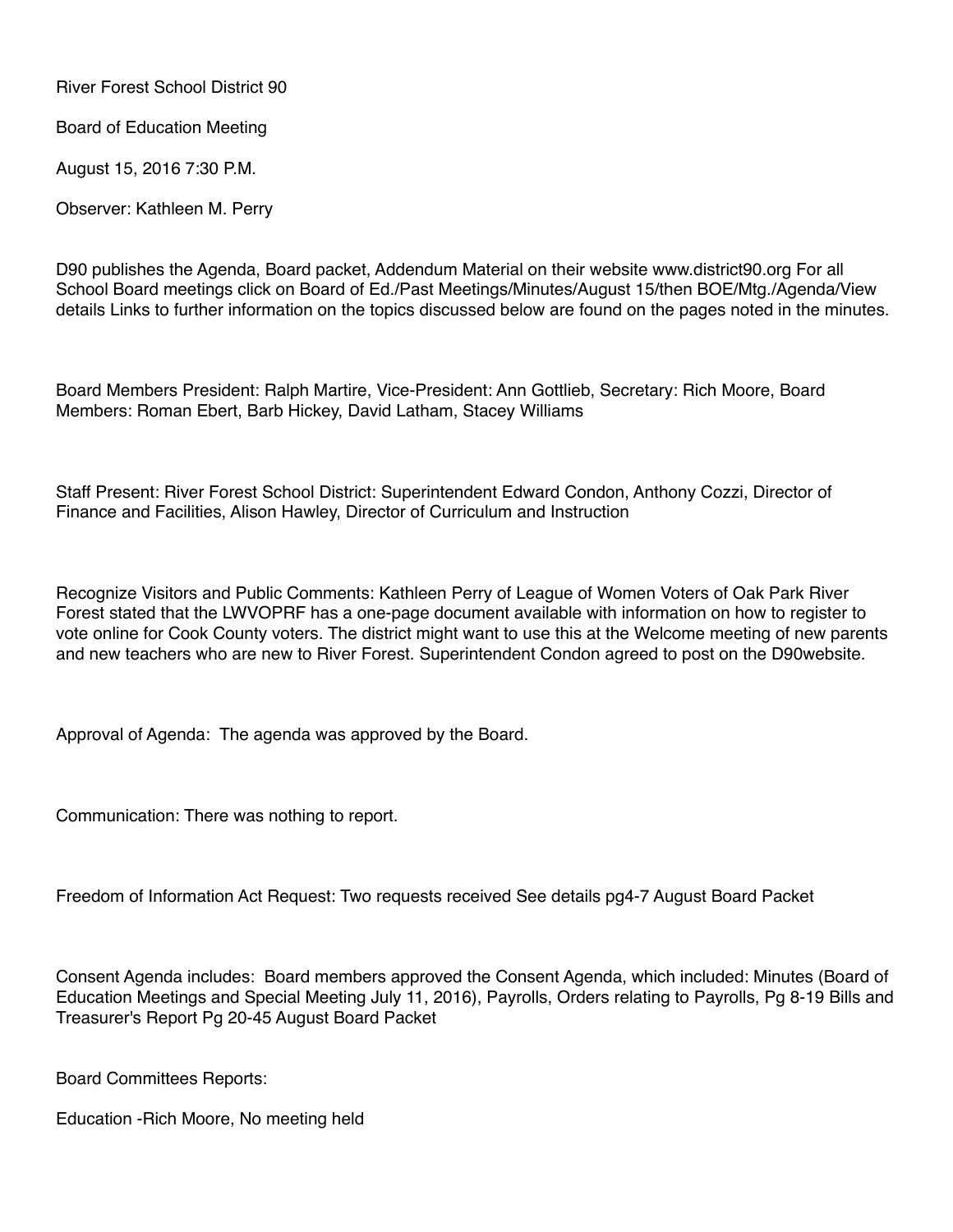Personnel-Ann Gottlieb, Chair-there will be some action items to be discussed in closed session. Policy - Barb Hickey, No meeting held. Stacey Williams will be the new chair of the Policy Committee

Finance/Equity -Ralph Martire, Chair -Information in packet from Finance.

Facilities -Roman Ebert, Chair-Report will be given later in the meeting

Communications-Ed Condon, Superintendent, in lieu of Board Representative

District Calendar Review: (August/September Calendar Pg.46-47 of August Board Packet)

Board members reported that after their Board retreat they identified the need to attend various events/ meetings at the three D90 schools to provide visibility of the Board and be available for questions. Board members reviewed the District Calendar and signed up to be present at these school events.

## Outside Meetings

- A. Council of Governments-Ed Condon, Superintendent: Next meeting 10/14/16.
- B. OPRFHS Citizen's Council-Rich Moore-Next meeting Fall 2016
- C. Youth Network Council-Barb Hickey- Next meeting 9/8/16
- D. Board Liaison District PTO Council-Barb Hickey-Next meeting 9/16/16
- E. Inclusiveness Advisory Board-Ann Gottlieb-Next meeting is late Sept 2016
- F. River Forest Service Club-David Latham and Roman Ebert-Next meeting Fall 2016
- G. Citizen Corps Council-Roman Ebert-Next meeting Fall 2016
- H. West Cook Governing Board (IASB) Ralph Martire-Next meeting Fall 2016
- I. ED-ED-Ralph Martire- Next meeting Fall 2016 Survey sent out to participants
- J. River Forest Sub-Committee on Collaboration-Ralph Martire, Barb Hickey-Next meeting Fall 2016

Superintendent's Report: (See August Board Packet for items listed below)

1. Board Committee Assignments were presented and reviewed. A motion to approve was passed by the Board. Pg 49-50

Information Items: